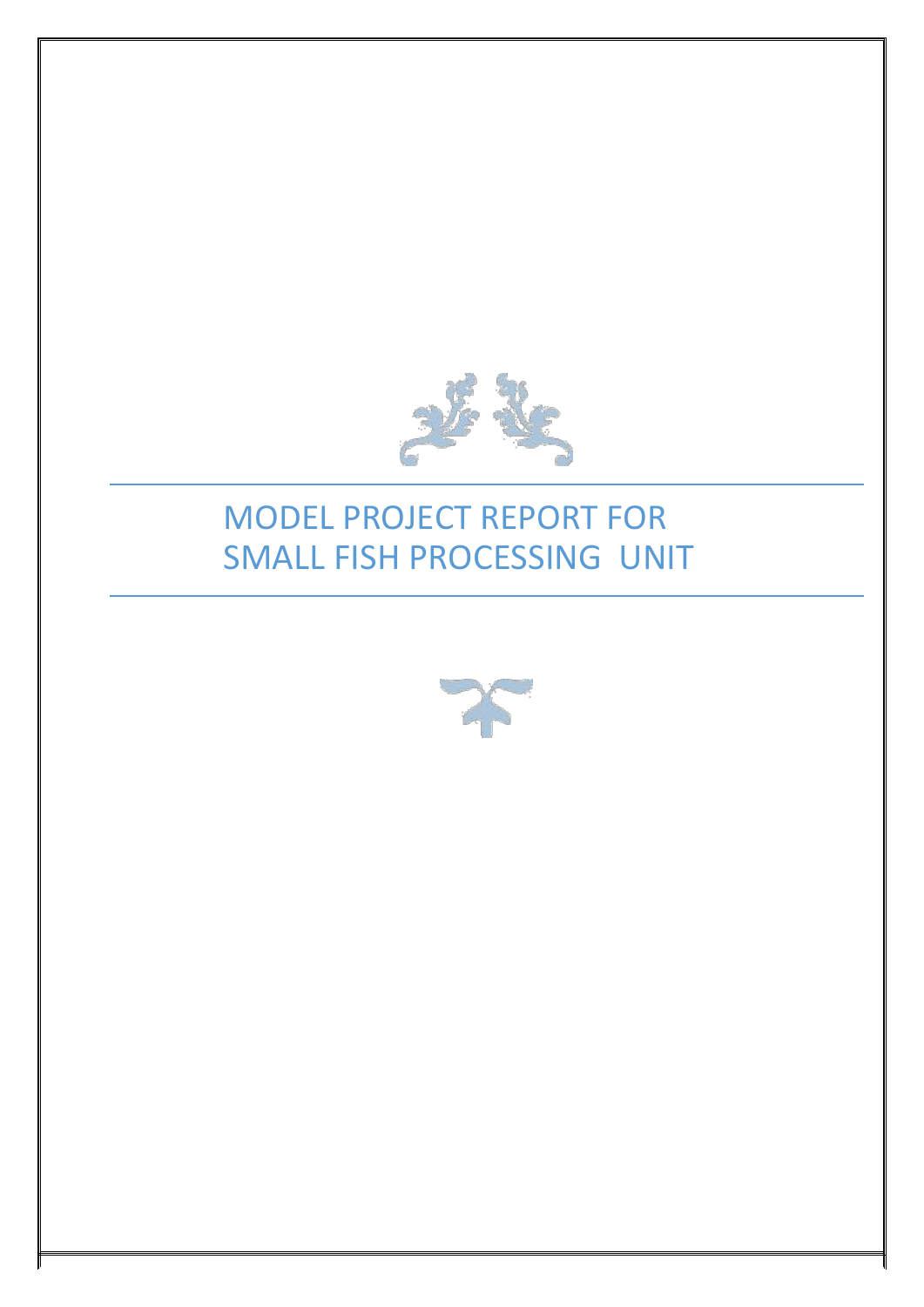### Small Fish Processing Unit

### *Fish processing*

When one hears of "value added products" Processed foods immediately comes to mind.The term refers to value that is added to a product from the time it enters the processing line to the time it leaves. Thus a freshly harvested kilo of carp or fish costing Rs. 140 would sales at Rs. 300 packed, breaded and battered and ready for freezing. Convenience is the bottom line for the success of value added products, which has made fast food counters popular worldwide. A need for high quality convenience fish products are growing, especially in more affluent population. Technology for carp processing and marketing of the product, like butterfly, fingers, nuggets Tilapia Drumstick are commanding higher consumer appeal.

#### Butterfly Carp Fish processing

Among the freshwater carp fish species, Rohu, Catla, Mrigal are extremely decision. There fishes are normally told as whole fish in the market. Sometimes, fish vendors dress the fish and oblige the customers. There are two major problems of the fish consumers while buying such type of fish. Firstly to dress the fish and cook and secondly, innumerable number of small pin bones. To overcome these two problems and to have a convenient and ready to use boneless fish and their products. This technology has been popularized.

Table size rohu, catla, mrigal fish has 60-70% edible portion while carps of above 3kg size provide 75-80% edible portion. Normally, freshwater carps are marketed under iced condition and has keeping quality of 7 to 10 days only. There has been increased demand for cars in internal consumption and export market.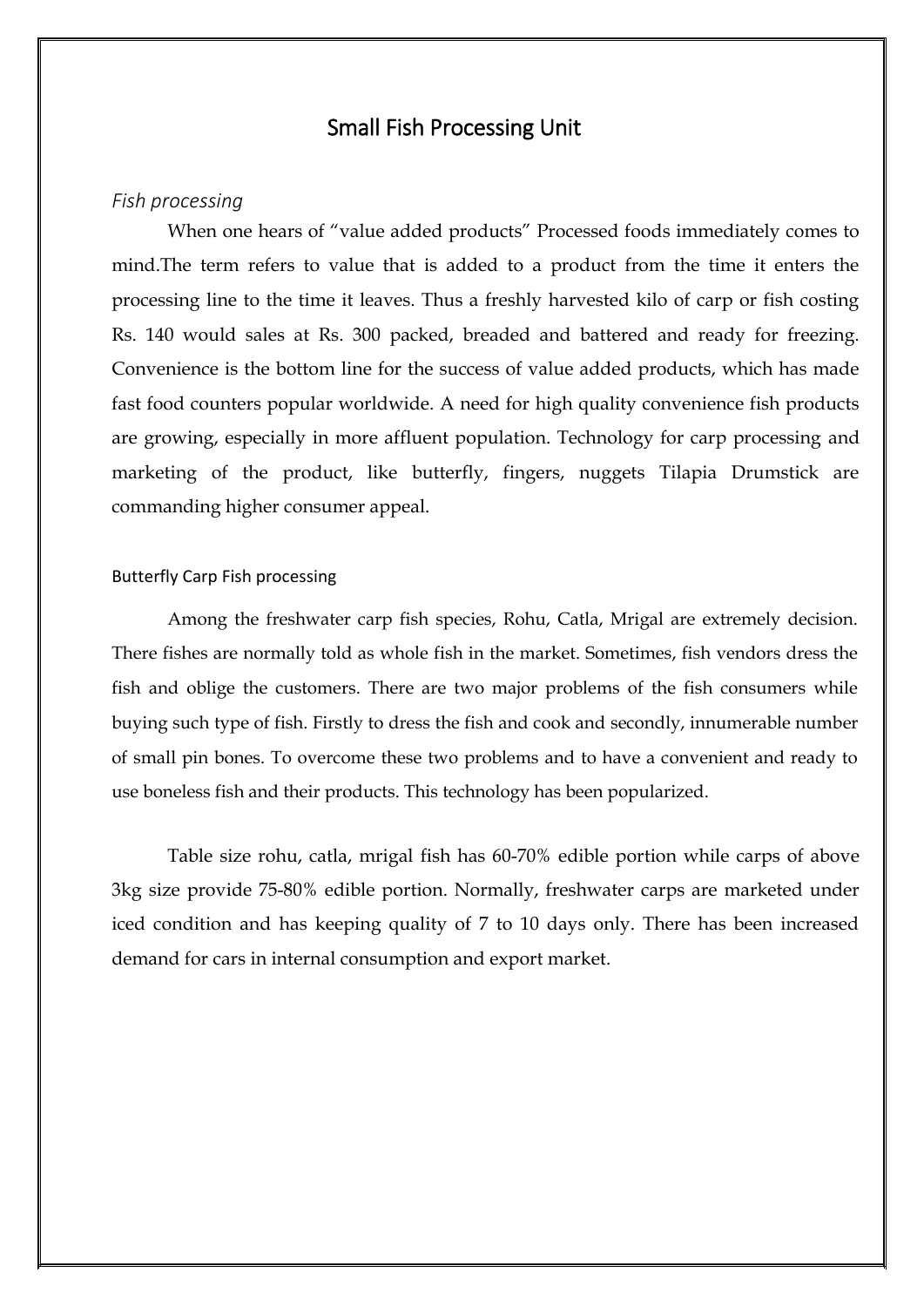#### Breading, battering and coated products

Through this process, The primary processed value added products can be processed by dipping in batter and spreading bread crumbs can be frozen and sold such or can be fried and served to the consumers.

#### Packaging of whole deboned fish

Bone reduced whole fish can be vacuum packaged individually and frozen at -200 C and can be stored for six months and marketed. Spiced boneless whole fish can be prepared by applying spice mix on the inner side of the whole butterfly carp fish and chilled for 8 hours at 4oC. Products are vacuum packaged and marketed. The chilled fish products are ready to use and have keeping quality for 7days. The whole deboned fish are vacuum packaged and frozen at -200C and placed in cartoons and stored for 6 months.

#### Cooking and Presentation

Frozen bone reduced whole fish are thawed for 12 hours for 4-60C. Without disturbing the vacuum pack, dip in water bath for 2 hours. If the product is not pre-spiced apply dry spice mix and spice paste on the inside of the deboned fish and set aside for one hour for curing. Roast the fish in a preheated oven at 1800C for half an hour. Decorate the fish with onion rings, coriander and mint leaves. This can be served in hotels, restaurants for four persons. Economics of Fish Processing unit is explained below (figure in rupees)

| T.<br>Fresh fish required | 2.5 gnt/week  |
|---------------------------|---------------|
| Manual<br>processing      | person<br>Per |

| A | Fixed cost for processing centre   | Unit | Unit cost | Total  |
|---|------------------------------------|------|-----------|--------|
|   | Big Deep fridger                   |      | 25,000    | 50,000 |
|   | water supply tank                  |      | 5,000     | 5,000  |
|   | 4 working and cleaning table-steel |      |           |        |
| 3 | made                               |      | 5,000     | 20,000 |
| 4 | 10 chair                           |      | 1,500     | 15,000 |
| 5 | cutting equipment and cooker       |      | 25,000    | 25,000 |
| 6 | gas connection                     |      | 3,000     | 3,000  |
| 7 | Packing materials                  |      | 5,000     | 5,000  |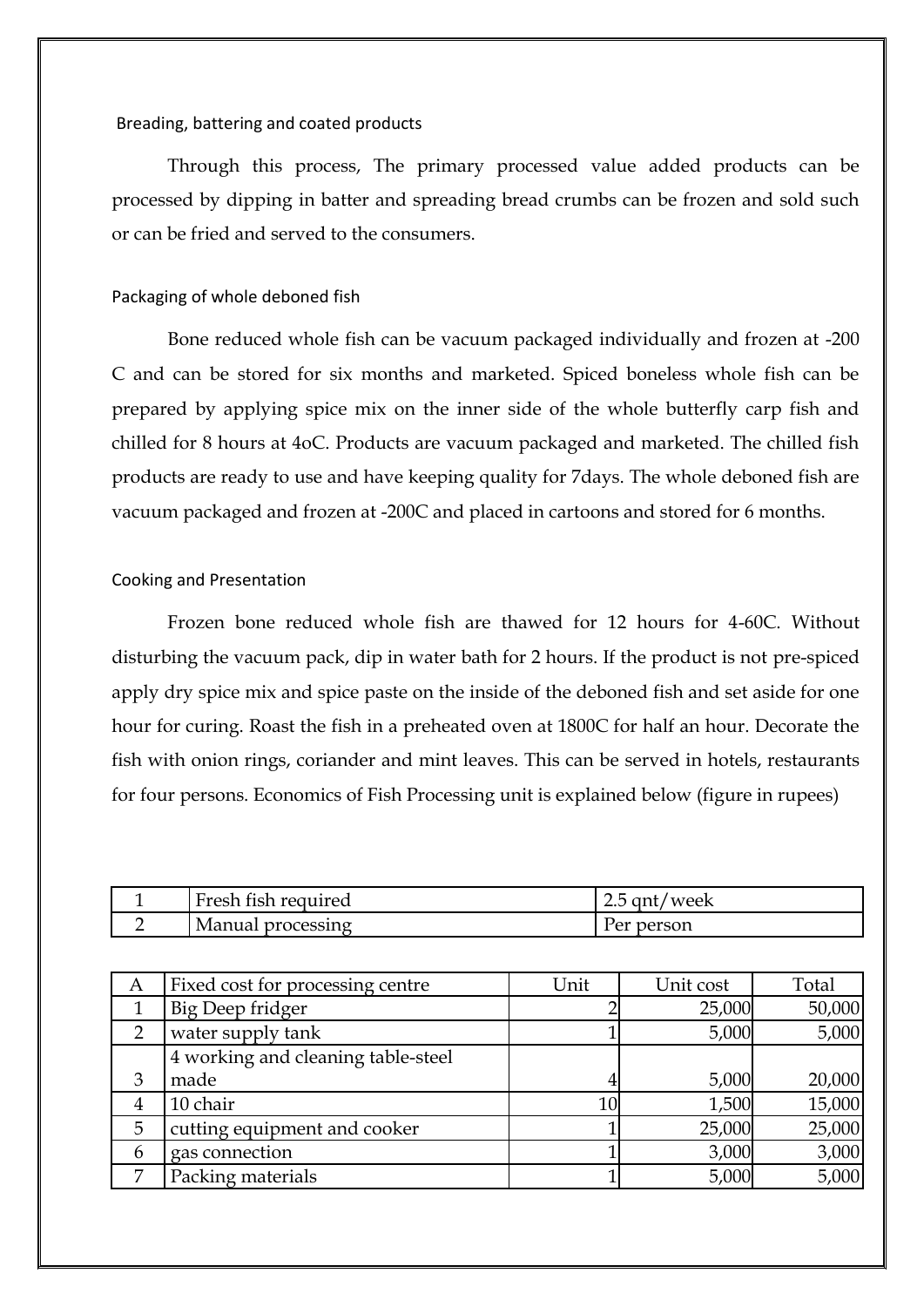| 8  | Power supply/genset             | 25,000 | 25,000  |
|----|---------------------------------|--------|---------|
| 9  | 1 big and 1 small weigh machine | 10,000 | 10,000  |
| 10 | plastic pack sealing            | 5,000  | 5,000   |
| 11 | heat pressure                   | 1,500  | 1,500   |
| 12 | Mincer                          | 30,000 | 30,000  |
| 13 | grinder for pickle              | 5,000  | 5,000   |
|    | Total Cost =                    |        | 199,500 |

| B              | Fixed cost For retail unit         | Unit           | Unit cost | Total   |
|----------------|------------------------------------|----------------|-----------|---------|
| $\mathbf{1}$   | 2 staff                            | $\overline{2}$ | 5,000     | 10,000  |
| $\overline{2}$ | 2 staff to buy fish                | $\overline{2}$ | 5,000     | 10,000  |
| 3              | two deep fridge                    | $\overline{2}$ | 25,000    | 50,000  |
| $\overline{4}$ | marketing board                    | $\mathbf{1}$   | 10,000    | 10,000  |
| 5              | ice box                            | 5              | 5,000     | 25,000  |
| 6              | vehicle cost                       | $\mathbf 1$    | 350,000   | 350,000 |
| 7              | table,chair,fixataion              | 3              | 8,000     | 24,000  |
| 8              | Rent                               | $\mathbf 1$    | 5,000     | 5,000   |
|                | Total Cost =                       |                |           | 464,000 |
| $\mathsf{C}$   | Recurring cost per month           | Unit           | Unit cost | Total   |
| $\mathbf{1}$   | lease / rent for production center |                | 5,000     | 5,000   |
| $\overline{2}$ | 1 supervisor                       |                | 8,000     | 8,000   |
| 3              | 4 staff                            |                | 5,000     | 20,000  |
| 4              | <b>Bottlings</b>                   | 500            | 10        | 5,000   |
| 5              | monthly gas                        | 2              | 800       | 1,600   |
| 6              | transportation                     |                | 5,000     | 5,000   |
|                | Total Cost =                       |                |           | 44,600  |

| D | Raw material cost for one week        | Unit | Unit cost | Total     |
|---|---------------------------------------|------|-----------|-----------|
|   | Fresh fish 3 Qnt                      | 300  | 120       | 36,000    |
| 2 | Oil and spices                        |      | 3,000     | 3,000     |
| 3 | other packing materials consumable    |      | 5,000     | 5,000     |
|   | fuel                                  |      | 3,000     | 3,000     |
| 5 | Printing packing                      |      | 5,000     | 5,000     |
|   | Total Cost =                          |      |           | 52,000    |
|   | Total Cost (Annual) = $A+B+(C+D)$ *12 |      |           | 1,822,700 |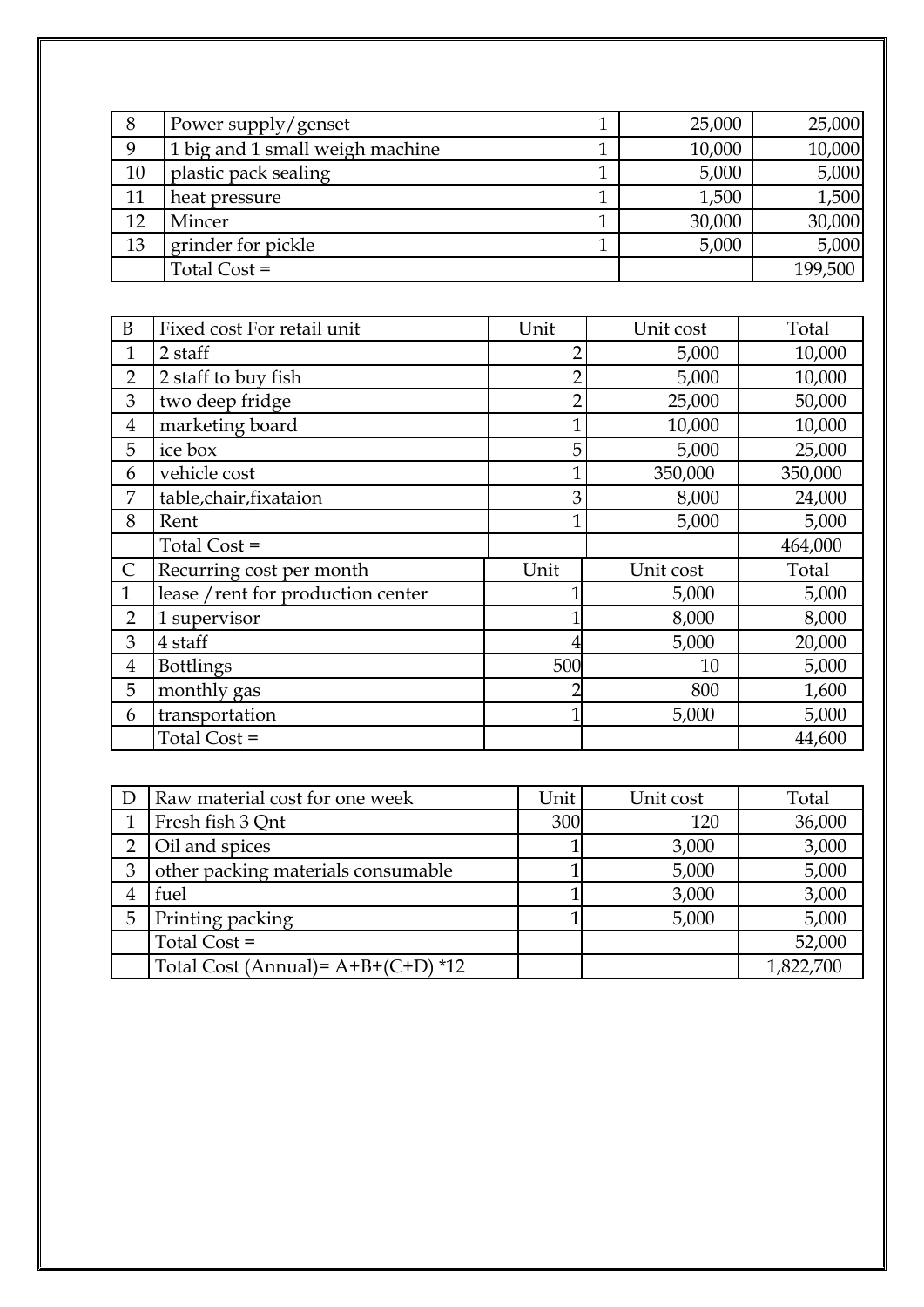| Ε              | Output                          | Unit  | Unit cost | Total     |
|----------------|---------------------------------|-------|-----------|-----------|
| 1              | 50% output boneless item weekly | 150   | 300       | 45,000    |
| $\overline{2}$ | Monthly output boneless item    | 45000 |           | 180,000   |
| 3              | Pickle 1.5 Qnt                  | 150   | 400       | 60,000    |
|                |                                 |       |           |           |
|                | Total Revenue =                 |       |           | 240,000   |
|                | Total Revenue (Annual)=         |       |           | 2,880,000 |
|                |                                 |       |           |           |
|                | Profit (Annual)=                |       |           | 1,057,300 |
|                | Profit (month)=                 |       |           | 88,108    |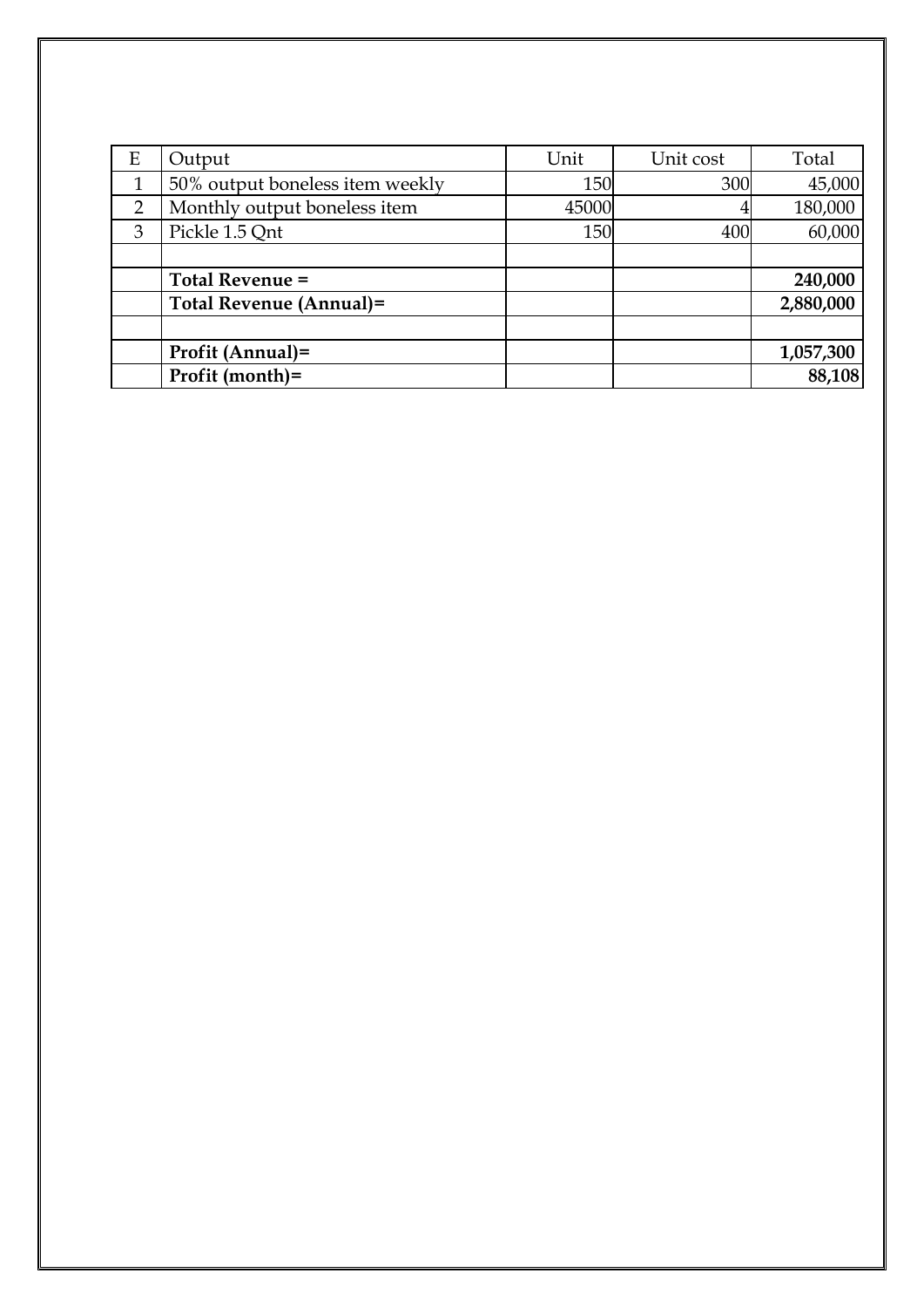## Business Plan for Small Fish Processing Unit

|                |                                             |                        |                         | <b>Budget Head: Sales Turnover&amp; Working Capital Requirement</b> |                         |                         |                               |                          |
|----------------|---------------------------------------------|------------------------|-------------------------|---------------------------------------------------------------------|-------------------------|-------------------------|-------------------------------|--------------------------|
| #              | <b>Commodity</b>                            |                        |                         | <b>Rohu</b>                                                         |                         |                         | <b>Tilapia</b>                |                          |
|                |                                             | Uni<br>t/<br><b>Kg</b> | <b>Fillet</b>           | <b>Deboned</b><br><b>Fish</b>                                       | <b>Live</b>             | <b>Fillet</b>           | <b>Deboned</b><br><b>Fish</b> | <b>Live</b>              |
|                |                                             |                        |                         |                                                                     |                         |                         |                               |                          |
|                |                                             |                        |                         |                                                                     |                         |                         |                               |                          |
| $\mathbf{1}$   | Cost of Fish                                | $\mathbf{1}$           | 120.00                  | 120.00                                                              | 120.00                  | 120.00                  | 120.00                        | 120.00                   |
| $\overline{2}$ | Loss during<br>processing                   | 0.3                    | 36.00                   | 36.00                                                               |                         | 36.00                   | 36.00                         |                          |
| 3              | Cost of Labour                              | 0.1                    | 20.00                   | 40.00                                                               | 20.00                   | 20.00                   | 40.00                         | 20.00                    |
| $\overline{4}$ | <b>Water Requiement</b>                     | 20L                    | 2.00                    | 2.00                                                                |                         | 2.00                    | 2.00                          |                          |
| 5              | Electricity<br>Consumed                     | 2U                     | 5.00                    | 5.00                                                                |                         | 5.00                    | 5.00                          |                          |
| 6              | Ice requirement                             |                        | 2.00                    | 2.00                                                                |                         | 2.00                    | 2.00                          |                          |
| 7              | Cleaning chemicals                          |                        | 5.00                    | 5.00                                                                |                         | 5.00                    | 5.00                          |                          |
| 8              | Cost of other<br>materials                  |                        | 5.00                    | 5.00                                                                | 15.00                   | 5.00                    | 5.00                          | 15.00                    |
| 9              | <b>Cost of Packaging</b>                    |                        | 2.00                    | 2.00                                                                |                         | 2.00                    | 2.00                          |                          |
| 10             | Cost of storage                             |                        | $1.00\,$                | 1.00                                                                |                         | 1.00                    | 1.00                          |                          |
| 11             | Loss during sale                            |                        | 24.00                   | 24.00                                                               |                         | 24.00                   | 24.00                         |                          |
| 12             | Transportation                              |                        | 2.00                    | 2.00                                                                | 30.00                   | 2.00                    | 2.00                          | 30.00                    |
| 13             | Interest on working<br>capital              |                        |                         |                                                                     |                         |                         |                               |                          |
| 14             | Depreciation                                |                        |                         |                                                                     |                         |                         | $\blacksquare$                | $\overline{\phantom{a}}$ |
|                | <b>Total Cost of Product</b>                |                        | 224.00                  | 244.00                                                              | 185.00                  | 224.00                  | 244.00                        | 185.00                   |
|                | Out Put of Product                          |                        | $\mathbf{1}$            | $\mathbf{1}$                                                        | $\mathbf{1}$            | $\mathbf{1}$            | $\mathbf{1}$                  | $\mathbf{1}$             |
|                | <b>Unit Cost of Product</b><br>(per Kg)     |                        | 224.00                  | 244.00                                                              | 185.00                  | 224.00                  | 244.00                        | 185.00                   |
|                | Margin                                      |                        | 45.00                   | 49.00                                                               | 37.00                   | 45.00                   | 49.00                         | 37.00                    |
|                |                                             |                        |                         |                                                                     |                         |                         |                               |                          |
|                | <b>Unit Sale Price of</b><br><b>Product</b> |                        | 269.0<br>$\overline{0}$ | 293.00                                                              | 222.0<br>$\overline{0}$ | 269.0<br>$\overline{0}$ | 293.00                        | 222.00                   |